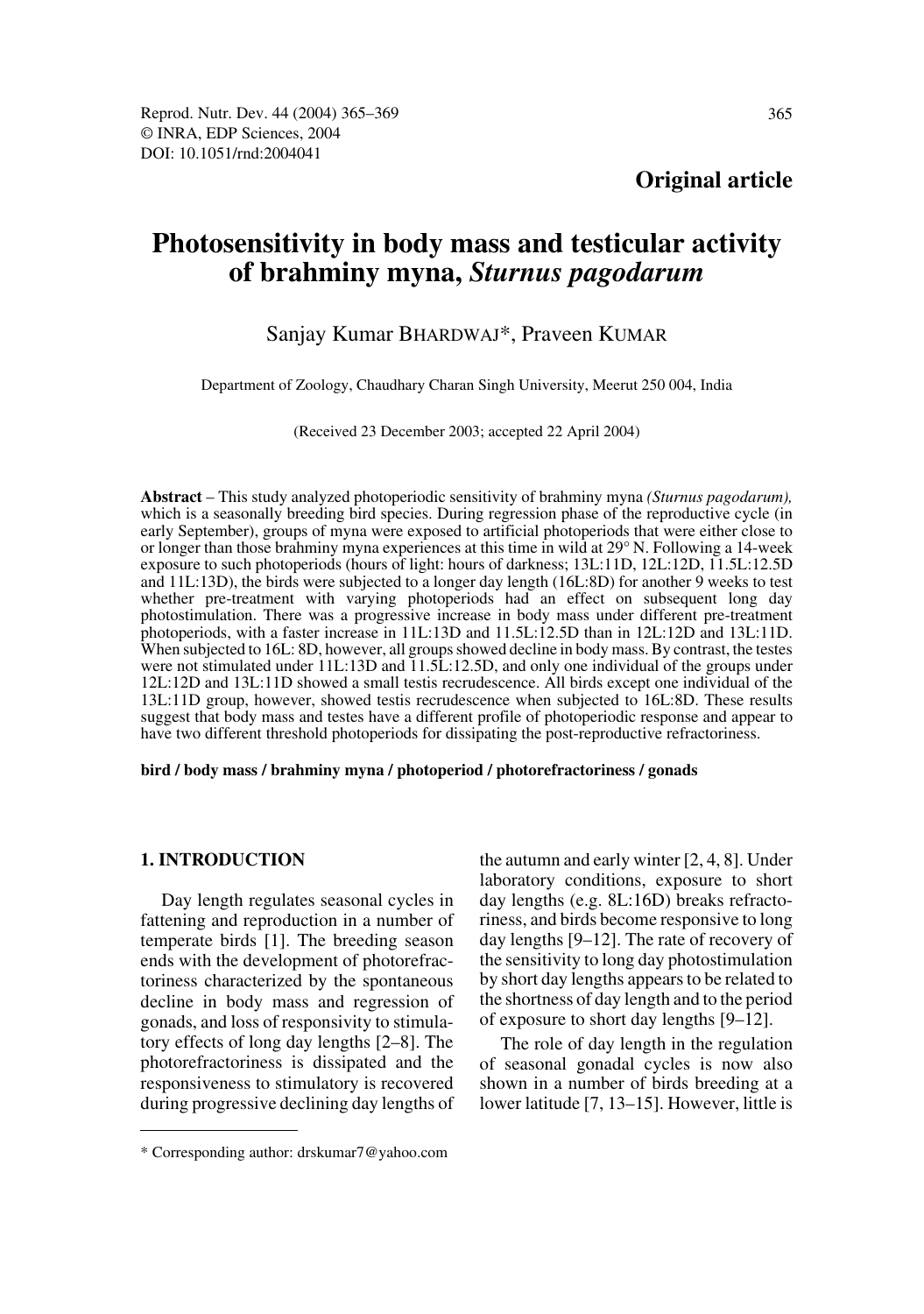known about the photoperiodic mechanisms that are involved in the termination of photorefractoriness and recovery of photosensitivity in these low latitude species. Our previous studies on brahminy myna inhabiting at 29° N have clearly established them as a photoperiodic species [16, 17]. In wild myna, gonadal recrudescence begins in the spring (day length  $=$   $\sim$  12 h) and gonads mature reproductively in May/June (day length  $=$   $\sim$  14 h). Then myna shows spontaneous gonadal regression in late July/August (day length  $=$   $\sim$  13 h) when day lengths are still longer than those that initiate recrudescence in the spring, suggesting the onset of photorefractoriness [5]. In the laboratory, an 11L:13D photoperiod is non-stimulatory, but birds show a response to  $\geq 12L:12D$ photoperiod. Furthermore, on exposure to a longer day length, such as 15L:9D, myna undergoes a testicular growth-regression cycle in 4 months [5, 12]. Therefore, brahminy myna presents a useful model to investigate the photoperiodic mechanisms involved in low-latitude birds since so little is known of the seasonality in these species. In the present study, we investigated the recovery of sensitivity of the photoperiodic response system of refractory brahminy myna under photoperiods that were slightly shorter and longer than the threshold photoperiods for the photostimulation of gonads in this species.

#### **2. MATERIALS AND METHODS**

Experiments were performed on adult male brahminy myna (*Sturnus pagodarum*). They were procured locally (29° 01' N; 77° 45' E) in August 2002, and acclimatized to captive conditions under natural day lengths (NDL) for 2 weeks before they were exposed to experimental conditions. At this latitude, the day length (sun rise to sunset) varies from 11.05 h in December (minimum day length) to 14.57 h in June (maximum day length). Food and water were freely available to all birds, and replenished twice daily during the day-time.

The experiment started in the second week of September 2002 when all birds were in the refractory phase of their annual cycle [16]. At this time, all birds had normal body mass (45 to 52 g) and small testes (testicular volume  $=$  ~ 0.52 mm<sup>3</sup>). Four groups  $(N = 5 \text{ or } 6 \text{ each})$  of myna were exposed to short day lengths (8L:16D) in order to acclimatize them to artificial laboratory conditions on a photoperiod which is otherwise non-inductive [5]. Thereafter, the birds received different photoperiods for 14 weeks as follows: 11L:13D (Group I), 11.5L:12.5D (Group II), 12L:12D (Group III) and 13L:11D (Group IV). After 14 weeks, all groups were subjected to a longer photoperiod (16L:8D) for another 9 weeks to test for the recovery of sensitivity to long day photostimulation as a result of pre-exposure to the different photoperiods. Thus, the experiments lasted for a total duration of 23 weeks.

The birds were housed in wire-mesh cages (size  $45 \times 25 \times 25$  cm<sup>3</sup>). Artificial light:dark (LD) cycles were provided by 14 watt fluorescent tubes (CFL) at an intensity of ~ 500 lux. Observations on body mass and testis volume were taken at the beginning and the end of the experiment, and at appropriate intervals during the experiment. Body mass was recorded on a top pan balance providing an accuracy of 0.1 g. The size of the testis was measured as the testicular volume. For this, the dimensions of the left testis of each bird were recorded by unilateral laparotomy performed under local anesthesia, and the testis volume was calculated using the formula  $4/3 \pi ab^2$ , where *a* and *b* denote half of the long (length) and short (width) axes, respectively.

The data are presented as mean  $\pm$  SEM. They were analyzed using one-way analysis of variance with repeated measures (1-way RM ANOVA) when the response of a group was compared as a function of time, followed by the Student Newman Keuls posthoc test if ANOVA indicated a significance of difference. We used 1-way ANOVA without repeated measure in comparing the means of the different groups on selected observations. The student *t*-test (unpaired)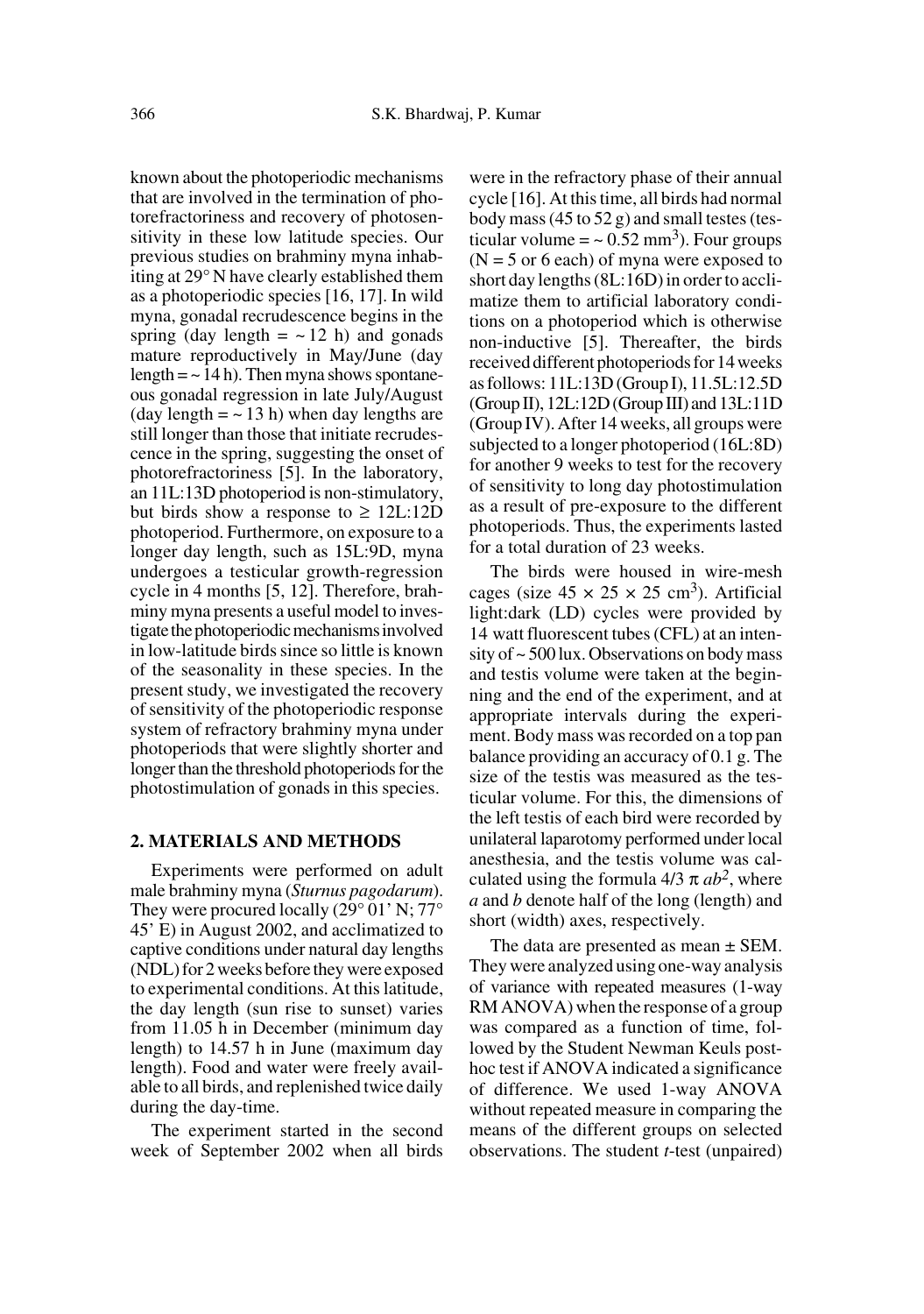

**Figure 1.** Shows response in body mass (a) – per cent change – and testes (b) – testis volume – of photorefractory brahminy myna on exposure to 11L:13D, 11.5L:12.5D, 12L:12D and 13L:11D for 14 weeks, and subsequently to 16L:8D for 9 weeks, as indicated by an inverted arrow. Data are plotted as mean  $\pm$  SEM for 5 or 6 birds. Significance of difference  $(P < 0.05)$  is indicated as follows: \* difference from week 0 observation in respective photoperiods and \*\* difference from the value on week when the birds were transferred to 16L:8D.

was used when two groups were compared on a day. Significance was taken at *P* < 0.05.

#### **3. RESULTS**

The results are shown in the Figures 1a and 1b. Body mass progressively increased

under different photoperiods (Fig. 1a) although a gain in body mass appeared to be photoperiod-dependent. For example on weeks 8 and 14, the body mass of birds in group I  $(11L:13D)$  and group II (group  $11.5L:12.5D$ ) was significantly  $(P < 0.05)$  higher than those in group IV (13L:11D). On exposure to 16L:8D, however, the body mass declined significantly (*P* < 0.05; one way RM ANOVA) in groups I, II and III (Fig.1a), but not in the group IV (Fig. 1a) although a few birds of group IV showed a decline in body mass as well.

Figure 1b shows testicular response. The testes were not stimulated during 14-week exposure to all four photoperiods, except a small stimulation.When subjected to 16L:8D, however, the testes recrudesced in all individuals of all four groups although the responses were variable. For example, whereas all birds of 11L, 11.5L and 12L photoperiods had fully enlarged testes, one individual of a 13L photoperiod showed a partial response and one individual did not show a photostimulation. At the end of 9 weeks of 16L:8D, the mean testis volume of birds coming from 11L, 11.5L or 12L was significantly larger  $(P < 0.05)$  than that of the 13L birds (Fig. 1b).

#### **4. DISCUSSION**

The present results were consistent with our earlier findings on this species [5, 17] and the finding from others on its closest relative, the European starling *(Sturnus vulgaris)* living at a relatively high latitude [18]. Clearly, brahminy myna undergoes spontaneous seasonal changes in its response to photoperiods, and such changes appear to be photoperiodically regulated [8]. It appears that photorefractory brahminy myna dissipate their refractoriness in response to gradual decrements in natural photoperiods at 29° N where day length (sun rise and sunset) ranges from a minimum 11.05 h in December to 14.57 h in June. In early September, brahminy myna were refractory and a small initiation in an individual of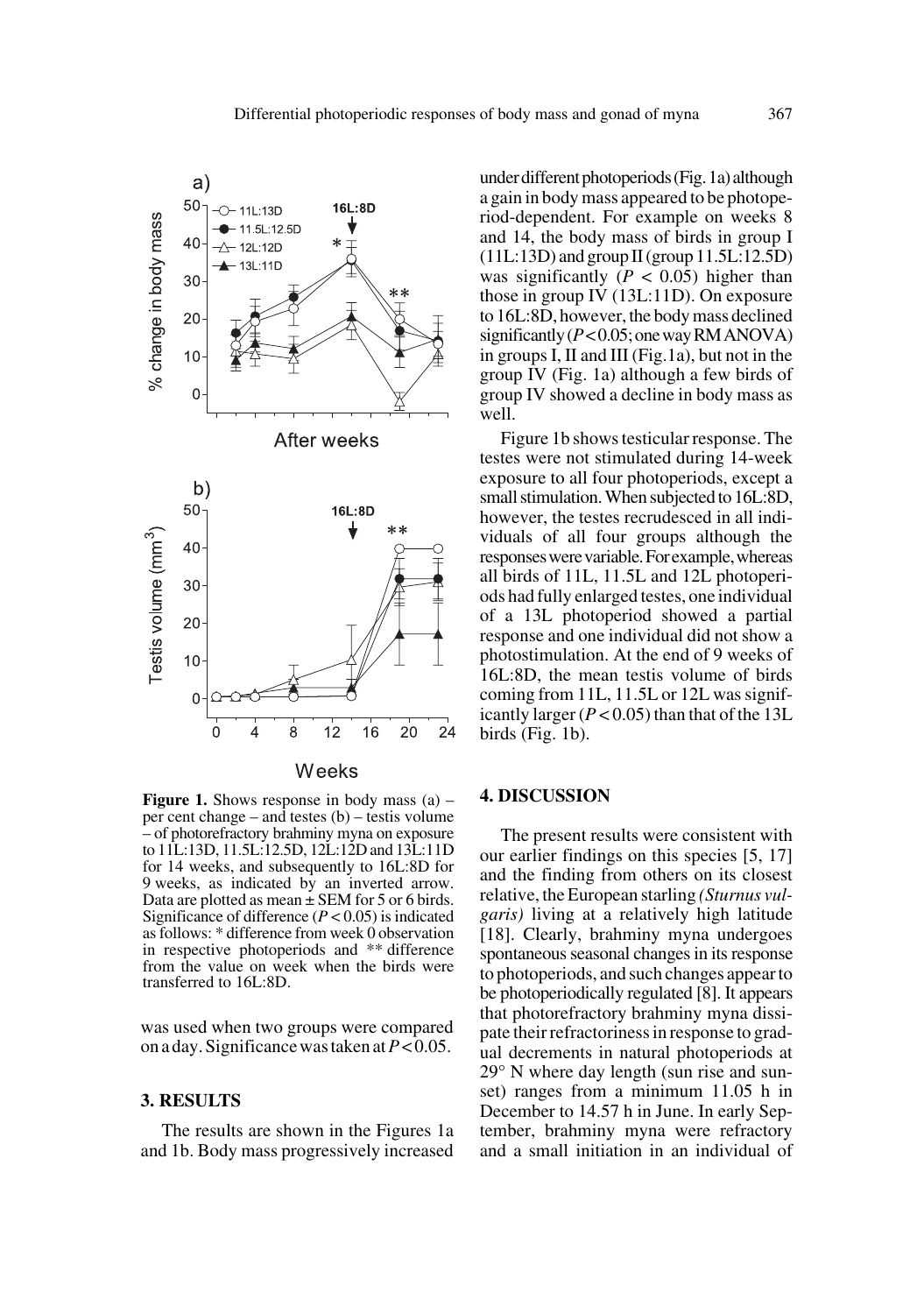groups III and IV exposed, respectively, to 12L:12D and 13L:11D might be a reflection of individual variations within the population with regards to the photoperiodic responsiveness. Such an inter-individual difference within a group suggests that all birds of a population may recover from photorefractoriness in a larger temporal window.

An important observation of the present study is the difference in response between body mass and testes, as has been argued earlier in other species [7, 19, 20]. 11L:13D and 11.5L:12.5D induced an increase in body mass, but also induced testis recrudescence (Figs. 1a and 1b). Also, the increase in body mass was relatively small under 12L:12D and 13L:11D which induced small testis recrudescence in one or a few individuals (Figs. 1a and 1b). An increase in body mass under 11L and 11.5L photoperiods, which were otherwise non-inductive or weakly inductive in terms of testicular response (Figs. 1a and 1b), was consistent with the idea that birds gain in body mass prior to gonadal growth in order to support the activities associated with reproduction. It is known in a migratory species, the blackheaded bunting *(Emberiza melanocephala),* that the increase in body mass precedes testicular recrudescence [21]. In the wild, brahminy myna begins to recrudesce their testes in March/April when day length is  $\sim$  12.5 h, and show full gonadal development in May/ June when day length is  $\sim$  14 h. Myna begins to increase its body mass in January through March, when day length varies in between 11 to 12.5 h. Changes in body mass could be independent of the reproductive response to a photoperiod in a non-migratory species. We propose to investigate this in a future study on this species.

## **ACKNOWLEDGEMENTS**

Financial support from the Council of Scientific and Industrial Research, New Delhi through a research project (37(1074)/01-EMR-II) to SKB is acknowledged. Authors are grateful to

Professor Vinod Kumar for valuable suggestions and also thank Professor S.V.S. Rana, Head of the department for providing laboratory facilities.

#### **REFERENCES**

- [1] Wingfield JC, Farner DS. Control of seasonal reproduction in temperate zone birds. Prog Reprod Biol 1980, 5: 62–101.
- [2] Farner DS, Donham RS, Matt KS, Mattocks PW, Moore MC, Wingfield JC. The nature of photorefractoriness. In: Mikami S, Homma K, Wada M (Eds), Avian Endocrinology: Environmental and ecological perspectives, Japan Sci Soc Press, Tokyo, Springer-Verlag, Berlin, 1983, p 149–166.
- [3] Tewary PD, Kumar V. Photoperiodic responses of a subtropical migratory finch, the blackheaded bunting, *Emberiza melanocephala.* Condor 1982, 84: 168–171.
- [4] Nicholls TJ, Goldsmith AR, Dawson A. Photorefractoriness in birds and comparison with mammals. Physiol Rev 1988, 68: 133–176.
- [5] Kumar BS, Kumar V. Seasonal reproduction in subtropical brahminy myna, *Sturnus pagodarum*: Role of photoperiod. Gen Comp Endocrinol 1991, 83: 354–365.
- Kumar V, Jain N, Singh BP, Kumar BS. Plasma levels of luteinizing hormone in intact and castrated blackheaded bunting (*Emberiza melanocephala*) exposed to stimulatory and non stimulatory photoperiods. Reprod Nutr Dev 1993, 33: 143–150.
- [7] Kumar V. Photoperiodism in higher vertebrates: an adaptive strategy in temporal environment. Indian J Exp Biol 1997, 35: 427– 437.
- [8] Misra M, Rani S, Singh S, Kumar V. Regulation of seasonality in the migratory male blackheaded bunting (*Emberiza melanocephala*). Reprod Nutr Dev 2004, 44: 341– 352.
- [9] Turek FW. The termination of the avian photorefractory period and subsequent gonadal response. Gen Comp Endocrinol 1975, 26: 562–564.
- [10] Nicholls TJ, Storey CR. The effect of duration in the daily photoperiod on recovery of photosensitivity in photorefractory canaries (*Serinus canarius*). Gen Comp Endocrinol 1977, 31: 72–74.